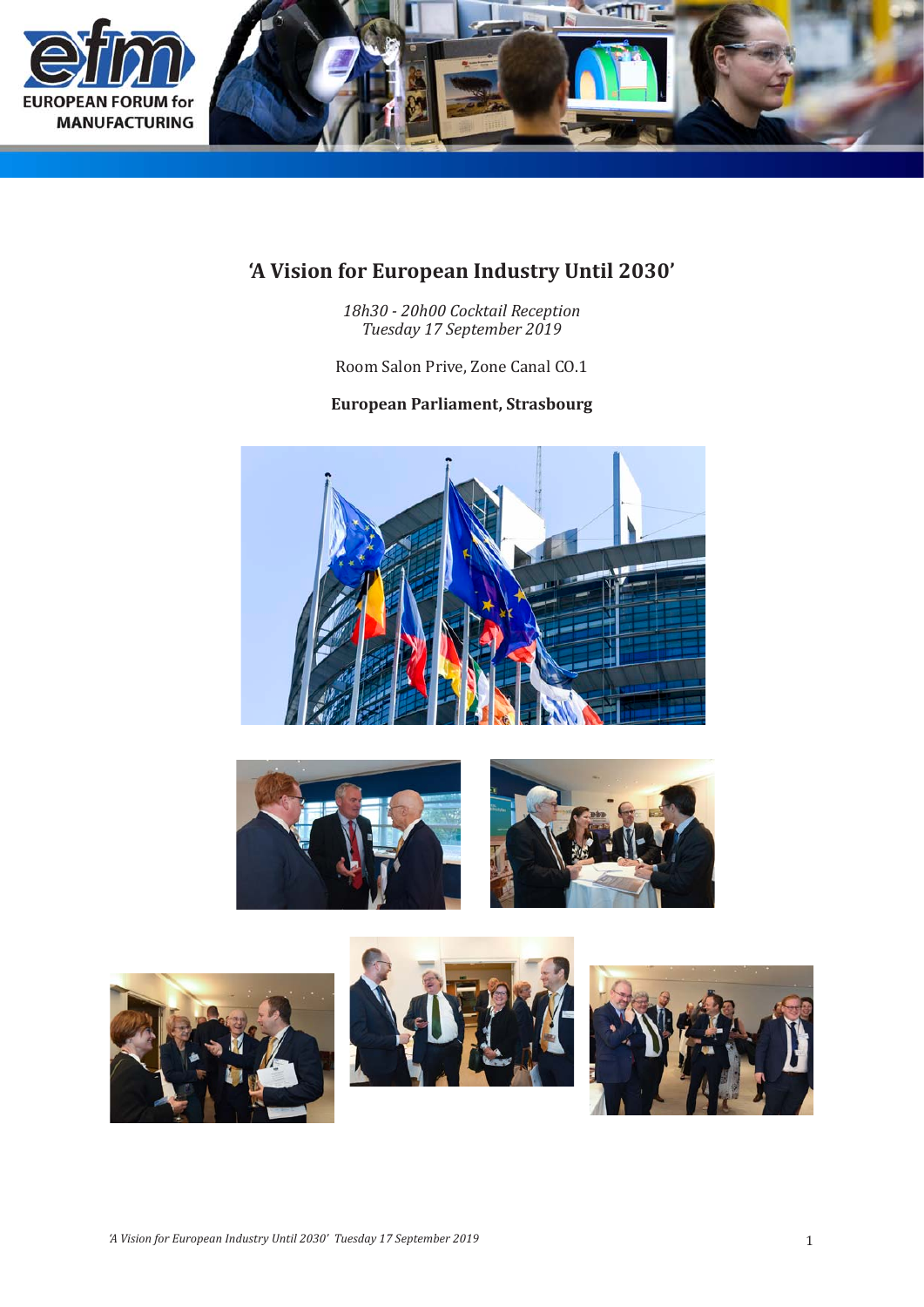





Danuta HÜBNER MEP (EPP, Poland), Committee on International Trade, Committee on Economic & Monetary Affairs

Fellow Members of the European Parliament and Senior Representatives of the European Manufacturing Industry, I warmly welcome you to this Reception of the European Forum for Manufacturing this evening.

This is especially the case for those new Members of our Parliament

from the different political groups.

I am Danuta Hübner and an EPP member of the Parliamentary Committees on Economic & Monetary Affairs and on International Trade. I have previously served as a Government Minister and as a European Commissioner. I am also Chair of the European Forum for Manufacturing.

The European Forum for Manufacturing - the EFM - brings together representatives of

- Commission •
- Parliament •
- Presidency with •
- Manufacturers. •

The EFM has manufacturing members from companies, large and small, as well as trade associations.

Policies we examine cover industry, research, energy, internal market, economic, trade, environment, employment, legal, regions and agriculture where technology is making an important contribution.

You will have received folders this evening which contain one page briefs on the manufacturing companies and trade associations, who have co-sponsored this event.

There is also an important Report of the Industry 2030 High Level Industrial Roundtable. This Roundtable was established by the European Commission to provide independent advice on future EU industrial policy. It consisted of 20 experts representing small and big businesses, traditional and disruptive industries, unions, innovation and research community as well as finance and academia.

As a result it has produced this report on "A Vision for the European Industry until 2030."

The Group has also made recommendations on the future of EU industrial policy strategy. It sees European industry in 2030 as a global leader, responsibly delivering value for:

- our society.
- our environment and<br>• our economy.
- our economy.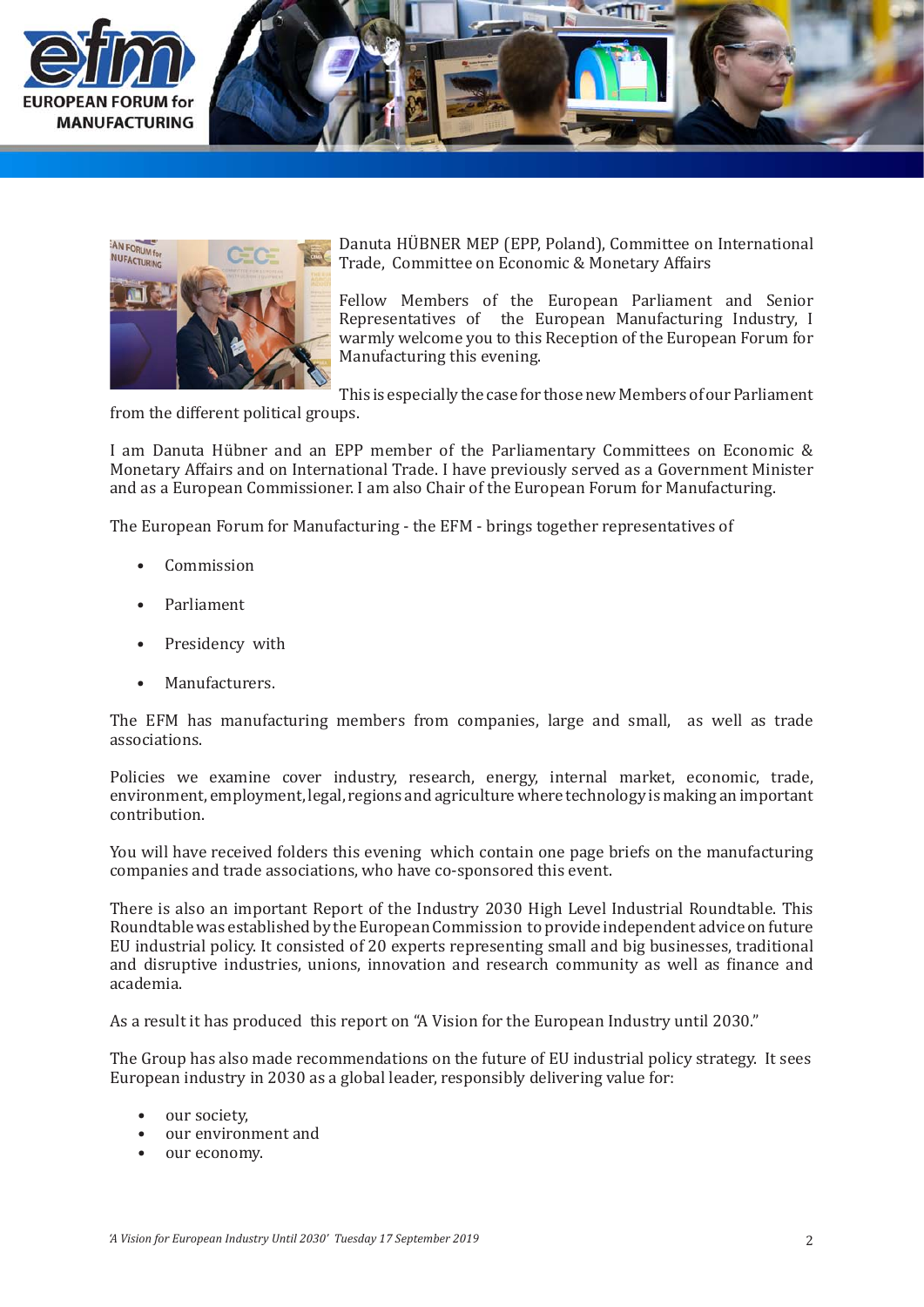



It believes that Europe will build its competitive advantage:

- on cutting-edge and break-through technologies
- on respect for our environment and biodiversity
- on investment in our people, and
- on smart European & global alliances.

It highlights the challenges we face in Europe which include:

- a fast-changing geopolitical & economic situation
- growing social polarization
- an increasing role of digitization & technology, and
- climate change & other environmental problems.

It argues that Europe must respond to a series of specific and interconnected challenges facing our industries.

It calls for a new European industrial model to:

- ensure Europe remains a leader in technology, innovation and sustainability
- support our citizens in developing the right skills to embrace these changes and manage social fairness

I recommend this report because turning the Industry 2030 vision into reality will require both action and collaboration between:

- Commission policy makers
- Parliamentary legislators
- Member States and
- Industry stakeholders

to debate these policies in our new Parliamentary mandate.

We will alert you to the policy debates organized by the European Forum for Manufacturing which take place in the Parliament, hosted and chaired by an MEP with contributions from MEPs, Commission, Council Presidency and manufacturers.

We invite you to join with us to seek the best solutions to the challenges which Europe faces.

Ladies and Gentlemen, dear colleagues I wish you all success in this new Parliamentary mandate.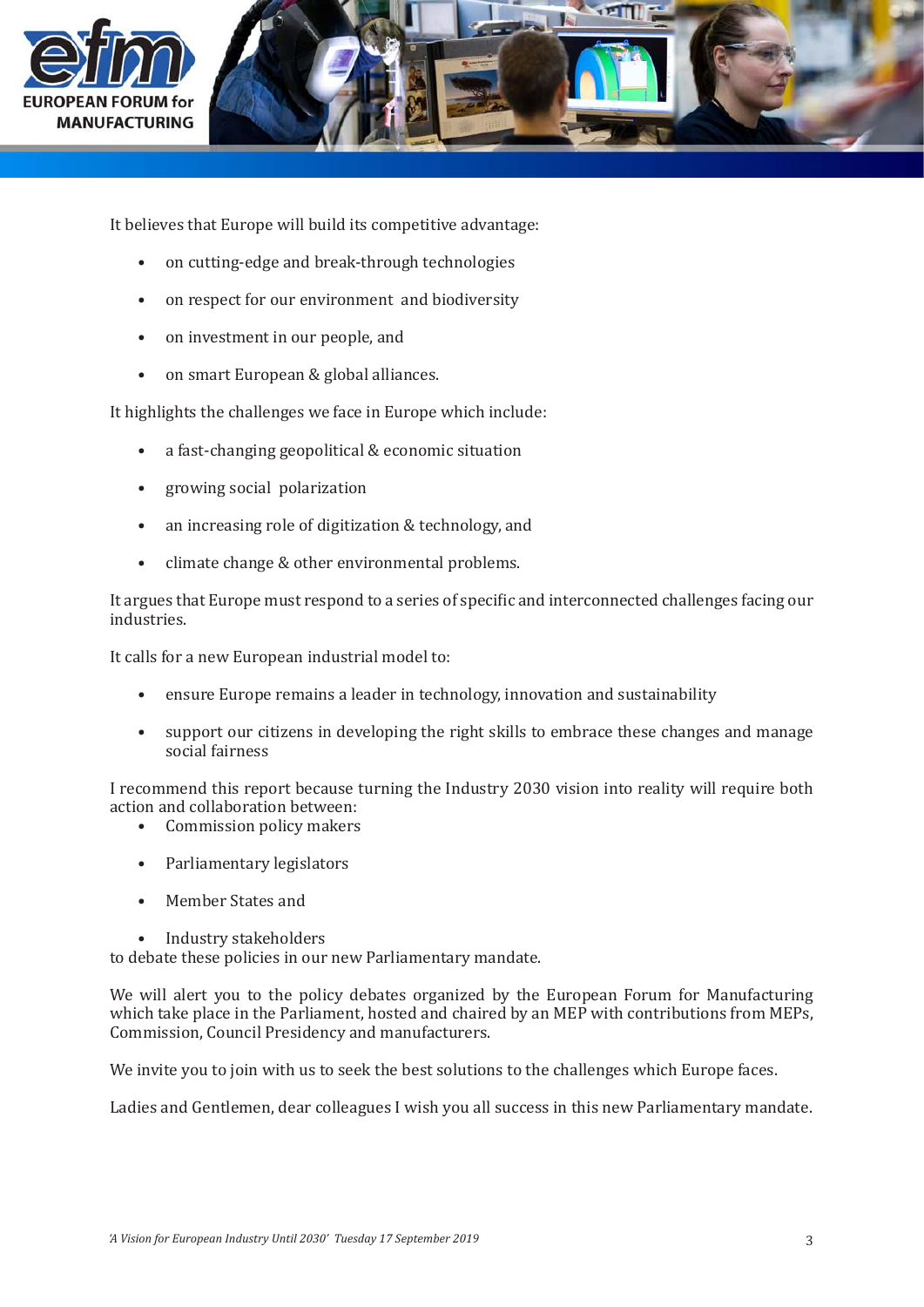

Reinhard BÜTIKOFER MEP, (Greens/EFA, Germany), Chair of the Delegation for relations with the People's Republic of China, Committee on Foreign Affairs, Delegation for relations with the United States

The future of the European industry depends on a holistic approach of all different political groups who need to join forces. The EU industrial strategy needs a common EU approach and all Member States need to be involved.

As Europe is under a lot of competition, a strong European industrial strategy needs to be put in place. Without undertaking concrete steps, like focusing European funding on research, Europe will not be the industrial leader that it could be.



Moreover, in order to stay competitive, the European markets need to be open and the European Single Market which seeks to guarantee the free movement of goods, capital, services, and labour within the European Union, needs a common EU effort.

I hope that the newly elected Vice-Presidents will contribute to the European agenda that is focused on industry.

It would have been my dream to have a Vice-President for Industry. That is not the case, however hopefully, the new European Parliament will be helpful with supporting an agenda focused on European industry.

In order to guarantee the success in shaping a good future for the European industry, Europe needs to uphold the European values and respect the rule of law.



Martina DLABAJOVÁ MEP, (Renew Europe, Czech), Vice-Chair Committee on Budgetary Control, Committee on Industry Research & Energy (ITRE)

I have started my second mandate as liberal MEP. I am a member of the Czech delegation within the Renew Europe Group. I am actively involved (as a coordinator) in the work of the Industry, Research and Energy Committee as Coordinator for Renew Europe (ITRE), and also a Member of the Budget (BUDG) and Budgetary Control Committee (CONT).

In my previous mandate as member of the Employment Committee and Member of the EFM Board I focused on the importance of better cooperation between education and business as well as motivation and responsibility of young jobseekers with my Own-Initiative Report on "Matching Skills

and Jobs" and as Rapporteur of the European Parliament on the Report 'A New Skills Agenda for Europe'.

Now as a member of ITRE Committee I am willing to continue in supporting this important topic.

The question is: what should we focus on in ITRE? We should have coordinated, pragmatic vision for the 3 fields of the ITRE Committee.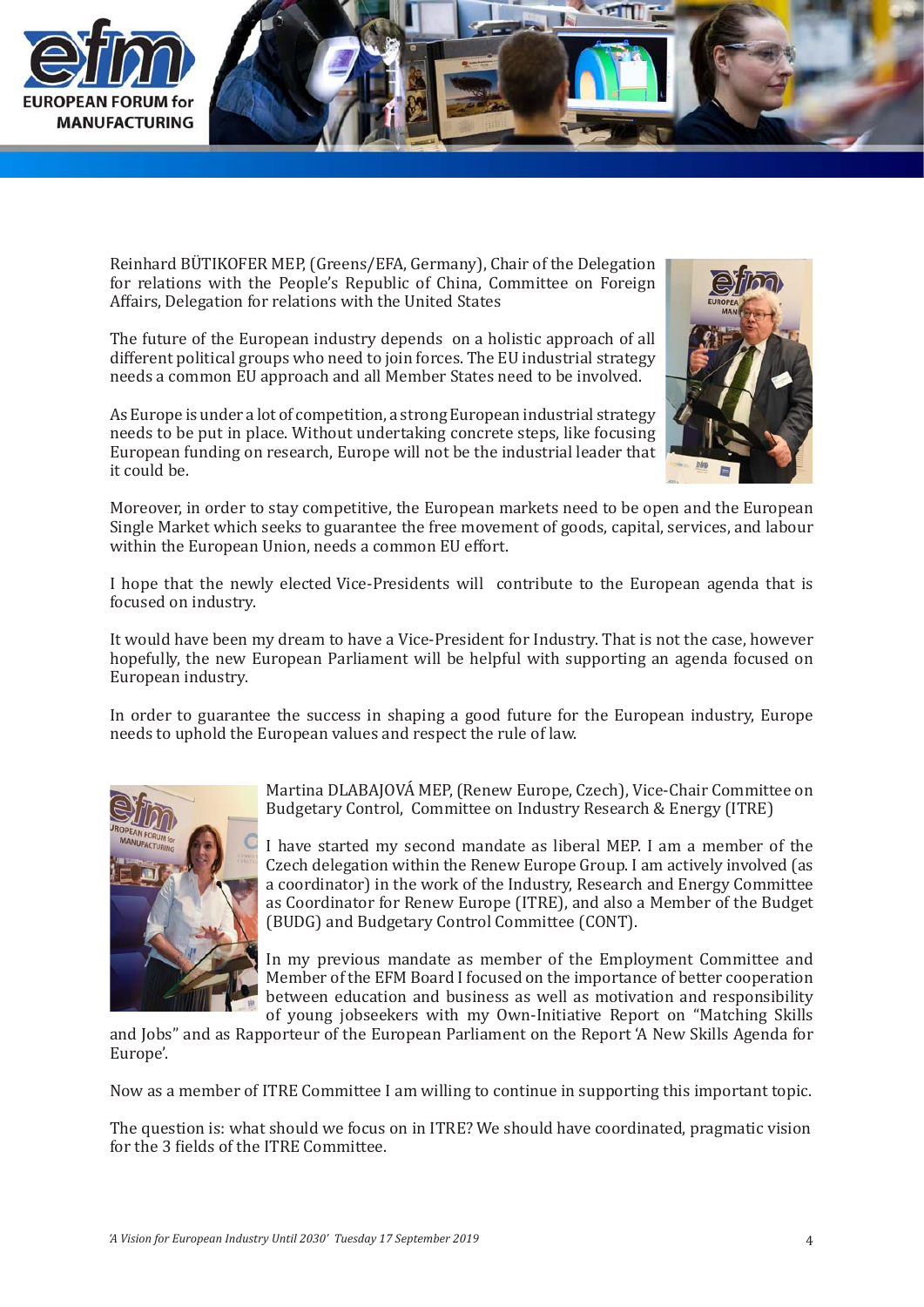

- Industry we need an industrial policy that is fit for the future, that reaps the benefits of the light-speed technological revolution we are experiencing with digitalisation and artificial intelligence - a benefit that is cross-sectoral and a level-playing field across Europe. •
- We need a clear, simplified legal framework for our investors, and a strong impulse towards simplification of the administrative burden, in particular for SMEs. •
- Research that goes hand in hand with our industries' needs to allow European manufacturers to stay innovative and fully benefit from enhanced global competitiveness; to achieve this goal we need strong Public-Private Partnerships that bring together experts, academia and entrepreneurs. •
- Energy a pragmatic, ambitious approach to achieve sustainability in the long run, offering new opportunities for investment within the renewables market, while ensuring that an adequate •



energy mix is available to consumers, at affordable prices.

Malte Lohan, ORGALIM – Europe's Technologies Industries, Director General, delivered a speech on behalf of all the Industry Board members of the European Forum for Manufacturing

Antony Fell, EUROPEAN FORUM FOR MANUFACTURING, Secretary General

The European Forum for Manufacturing's provides a high level platform for exchange on industrial policy at the highest political level – bringing together the:

- Council Presidency
- Commission
- Parliament with •
- European manufacturers •

## Future programme

On Tuesday 25 September in the European Parliament in Brussels, the EFM will focus on 'Enabling European Industry's Global Leadership' supported by Orgalim - Europe's Technology Industries

Tuesday 15 October will be the date for our EFM Roundtable Dinner Debate on 'Boosting a Sustainable Future for All' supported by CECE/CEMA

'Future of Mobility & Sustainable Growth' on Wednesday 6 November will be supported by CLEPA

The EFM, supported by CECIMO on Wednesday 5 December will focus on 'Revision of the Machinery Directive'

I would like to conclude by thanking the European Parliament and its MEPs:

- Danuta Hübner •
- Reinhard Bütikofer •
- Martina Dlabajová •

for all their excellent leadership and support for European Manufacturing